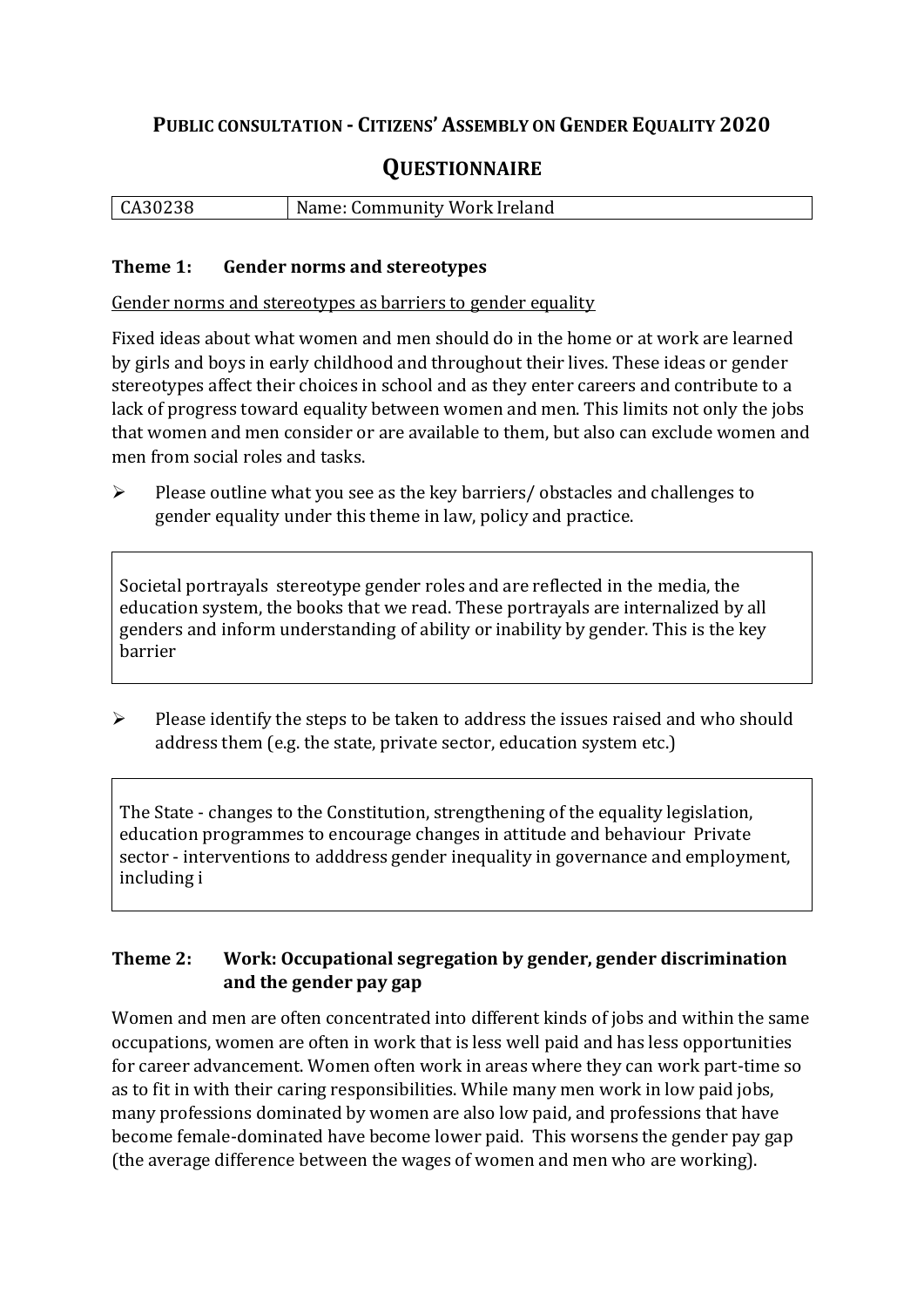➢ Please outline what you see as the key barriers/ obstacles and challenges to gender equality under this theme in law, policy and practice.

The gender pay gap is a complex phenomenon. Women are concentrated in low-paid work and low-paid work is predominately done by women. In addition, women dominate the lower ranks of the professions. The gender pay gap really takes effect when women have ch

 $\triangleright$  Please identify the steps to be taken to address the issues raised and who should address them (e.g. the state, private sector, education system etc.)

There needs to be strategic interventions to re-balance all employment sectors to ensure that women do not dominate in the lower streams of employment. Legislation needs to be introduced to protect women from the gender pay gap, particularly as a result o

#### **Theme 3. Care, paid and unpaid, as a social and family responsibility**

Care -- the social responsibility of care and women and men's co responsibility for care, especially within the family

Women remain disproportionately responsible for unpaid care and often work in poorly paid care work. For working parents or [lone parents,](https://aran.library.nuigalway.ie/bitstream/handle/10379/6044/Millar_and_Crosse_Activation_Report.pdf?sequence=1&isAllowed=y) balancing paid work with parenting and or caring for older and dependent adults presents significant challenges. Women are [most disadvantaged by these challenges,](https://eige.europa.eu/gender-equality-index/game/IE/W) yet men also suffer from lack of opportunities to share parenting and caring roles. Despite recent legislation and policy initiatives to support early years parental care, [inequalities in the distribution of unpaid](https://www.ihrec.ie/app/uploads/2019/07/Caring-and-Unpaid-Work-in-Ireland_Final.pdf)  [care](https://www.ihrec.ie/app/uploads/2019/07/Caring-and-Unpaid-Work-in-Ireland_Final.pdf) continue between women and men. The cost of childcare has been identified as a particular barrier to work for women alongside responsibilities of caring for older relatives and dependent adults.

➢ Please outline what you see as the key barriers/ obstacles and challenges to gender equality under this them in law, policy and practice.

The stereotype of care roles has not been challenged at a societal level.

 $\triangleright$  Please identify the steps to be taken to address the issues raised and who should address theme (e.g. the state, private sector, education system etc.)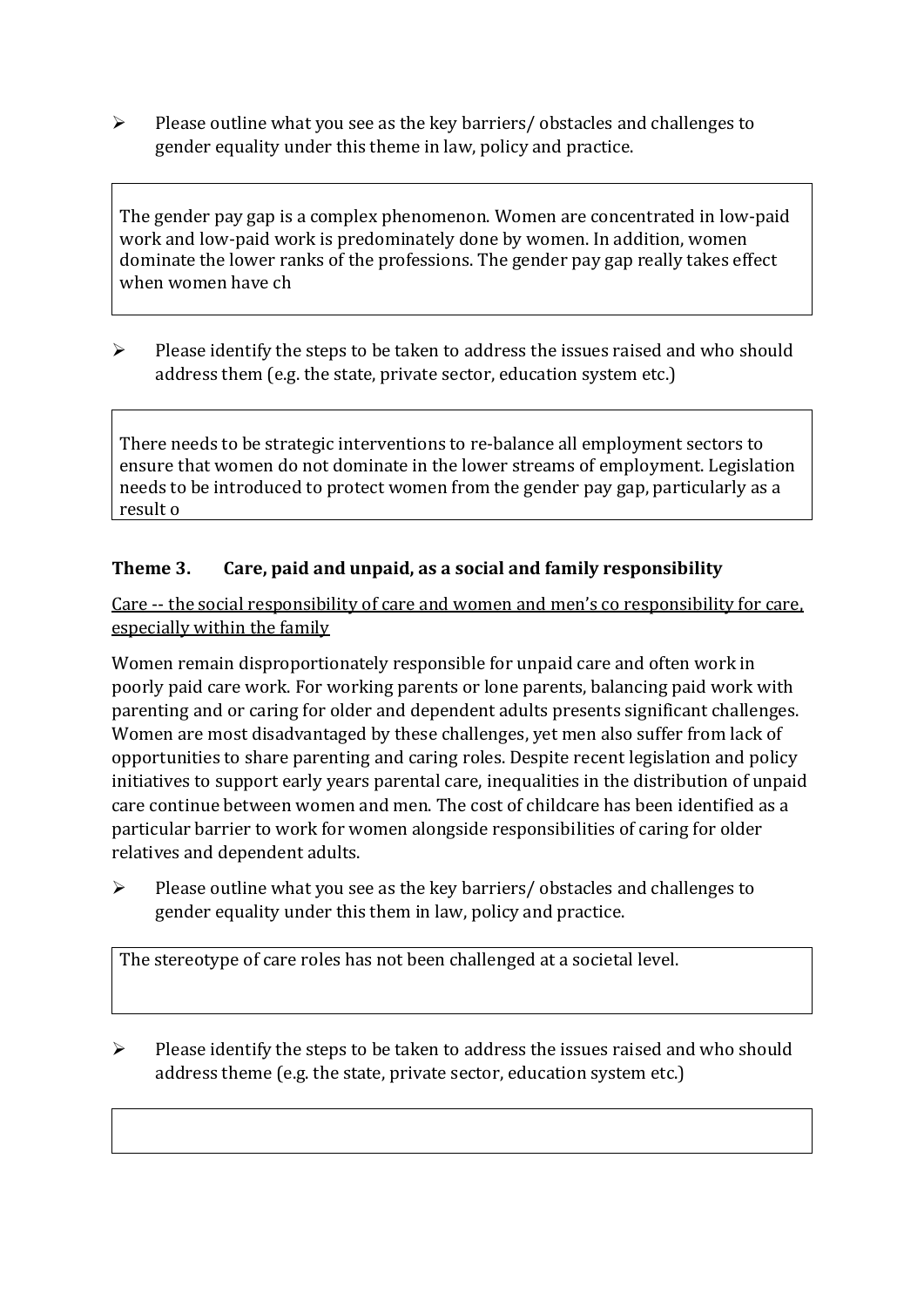Education that starts in schools but includes a publicity campaign to highlight the issue

#### **Theme 4: Women's access to, and representation in, public life and decision making**

Ensure women's participation and representation in decision-making and leadership in the workplace, political and public life

Women are systematically underrepresented in leadership in [economic](https://eige.europa.eu/gender-equality-index/2019/compare-countries/power/2/bar) and [political](https://eige.europa.eu/gender-equality-index/2019/compare-countries/power/1/bar)  [decision-](https://eige.europa.eu/gender-equality-index/2019/compare-countries/power/1/bar)making. Despite the introduction of a candidate gender quota (through the system of party funding) for national political office, and [initiatives](https://betterbalance.ie/) to support women's access to corporate decision-making roles, men continue to dominate leadership positions. There are also issues to be considered around how media represents women and men.

➢ Please outline what you see as the key barriers/ obstacles and challenges to gender equality under this theme in law, policy and practice.

It is not enough to say that women are under-represented, though they are. We must ask why women are under-represented and for whose benefit the structures on which they are under-represented are designed. T

➢ Please identify the steps to be taken to address the issues raised and who should address them (e.g. the state, private sector, education system etc.)

Structures are predominantly designed by men for men. This must be challenged and structures must be redesigned to facilitate women. Teh concept of 'women's representation' must also be challenged and unpacked. Representation must reflect the diversity o

## **5. Where does gender inequality impact most?**

To conclude we would be interested in your response to the following question: In which area do you think gender inequality matters most?

Please rank the following in order of importance, 1 being the most important:

- Paid work 2 • Home  $&$  family life  $&$  3
	- Education 5